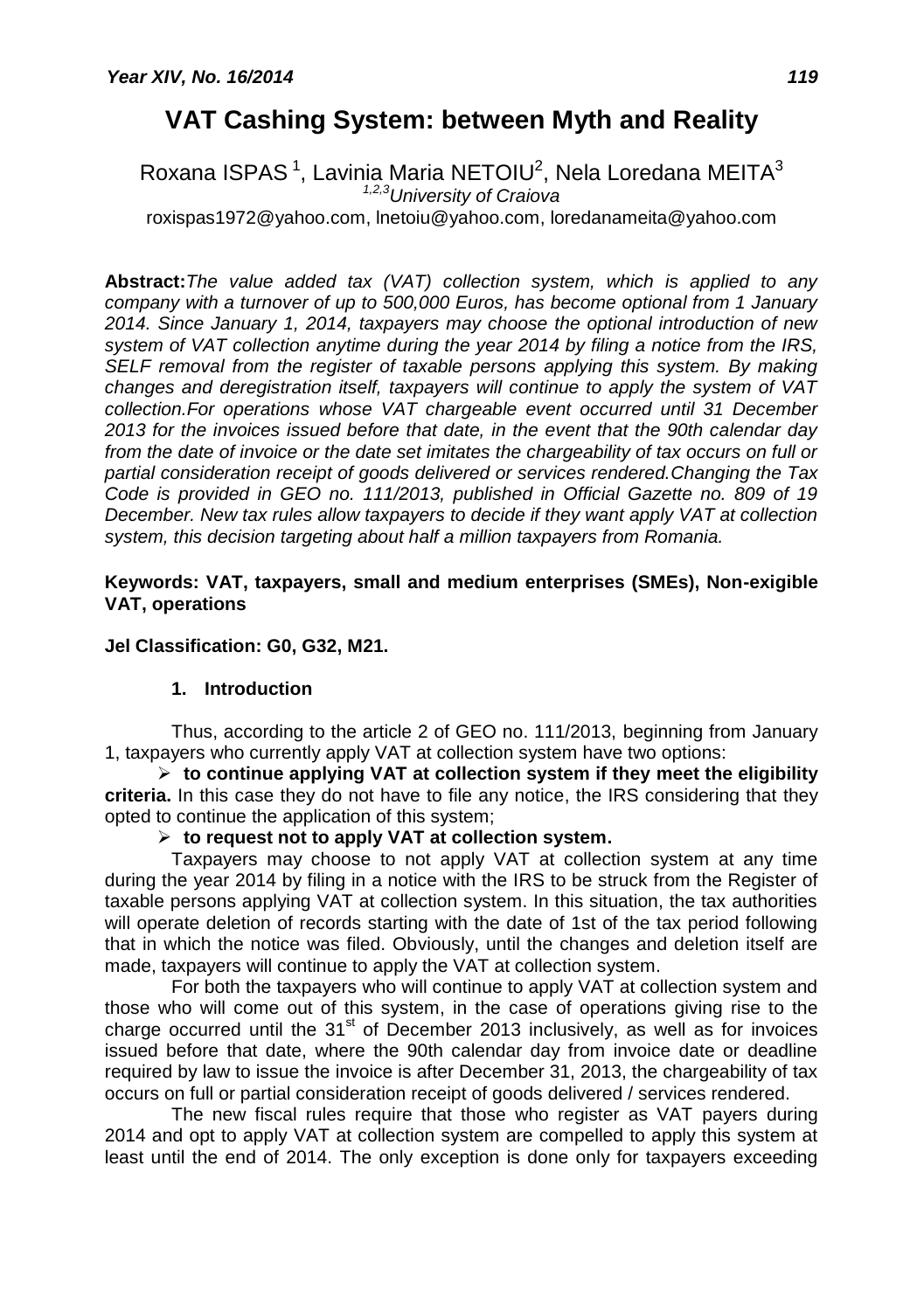500,000 Euros for this year, who are forced to pass to the normal regime of collection and deduction of value added tax even during the year.

This decision to introduce the possibility of option comes after the system of value added tax (VAT) collection system created distortions in the market and has disadvantaged small and medium enterprises (SMEs).

If VAT at collection system for companies with turnover up to 500,000 euro had not become optional starting on 1 January 2014, Romania risked triggering infringement procedure for non-respecting EU regulations, because it was violating European provisions.

Transformation of value added tax (VAT) system from mandatory to optional for companies with a turnover of up to 500,000 Euros, and elimination of the 90 days deadline were included in three draft laws in 2013, but they were not adopted in the fiscal year 2013.

From the  $1<sup>st</sup>$  of January 2013, the VAT regime for about half a million taxpayers was amended mandatory, after the VAT at collection system was introduced which implies the chargeability of tax supposedly occurs when cashing the value of deliveries / supplies made or, in the case of unpaid bills, in the 90th calendar day from the date of invoice. The system should be applied by all taxpayers who have a turnover ceiling lower than 2.250.000 lei (500.000 Euros).

VAT at collection system was introduced in the Tax Code by Ordinance no. 15/2012, published on the  $29<sup>th</sup>$  of August, and its implementation was clarified by the Implementing Rules of the Tax Code, that were changed in the  $8<sup>th</sup>$  of November through G.O. no. 1071/2012. Subsequently, on the  $26<sup>th</sup>$  of November 2012, Ministry of Public Finances has published an official guide for the application of the system, bringing together in a single document all legal provisions of the code necessary for the operations that fall under the VAT at collection system, while providing practical examples and explanations about the law. Procedural rules regarding VAT collection has been updated and completed during 2013, by the Government Ordinance no. 8/2013, and the regulations were changed once more in April about cash payments.

When referring to what the state lost and wined from this system, the state has met difficulties when it came to applying the new VAT system. Thus, in terms of tax administration, the authorities had to manage an additional statement (Notice 097) and operate registrations and deletions in the Register of taxable persons applying VAT at collection system. In addition, fiscal control was hampered by the need of checking an additional volume of information.

From the perspective of tax control, tax inspectors had to familiarize themselves with new models of journals (increasingly different from one company to another), the new accounting records in account 4428 Non-exigible VAT and to additionally check out payment documents (extracts account, payment instruments, compensation orders, contracts of assignment).

In connection with the new VAT system, **the state had an undeniable benefit**. Tangible benefits for the state emerged from the controversial limit of 90 days. The obligation to collect occurs not later than 90 days from the date of invoice or the obligation to issue an invoice, while the right of deduction has no exemption to 90 days.

Assuming that a company was required to apply VAT at collection system, and it received an invoice for supplying some goods in January 2013, all goods were sold in January 2013, but it paid the invoice received in December when it collected money from client. This has the obligation to collect the bill in April 2013, but can only deduce it in return in December 2013. For eight months, the amount of VAT is belonging to the state, as a **gift loan without interest** from the company.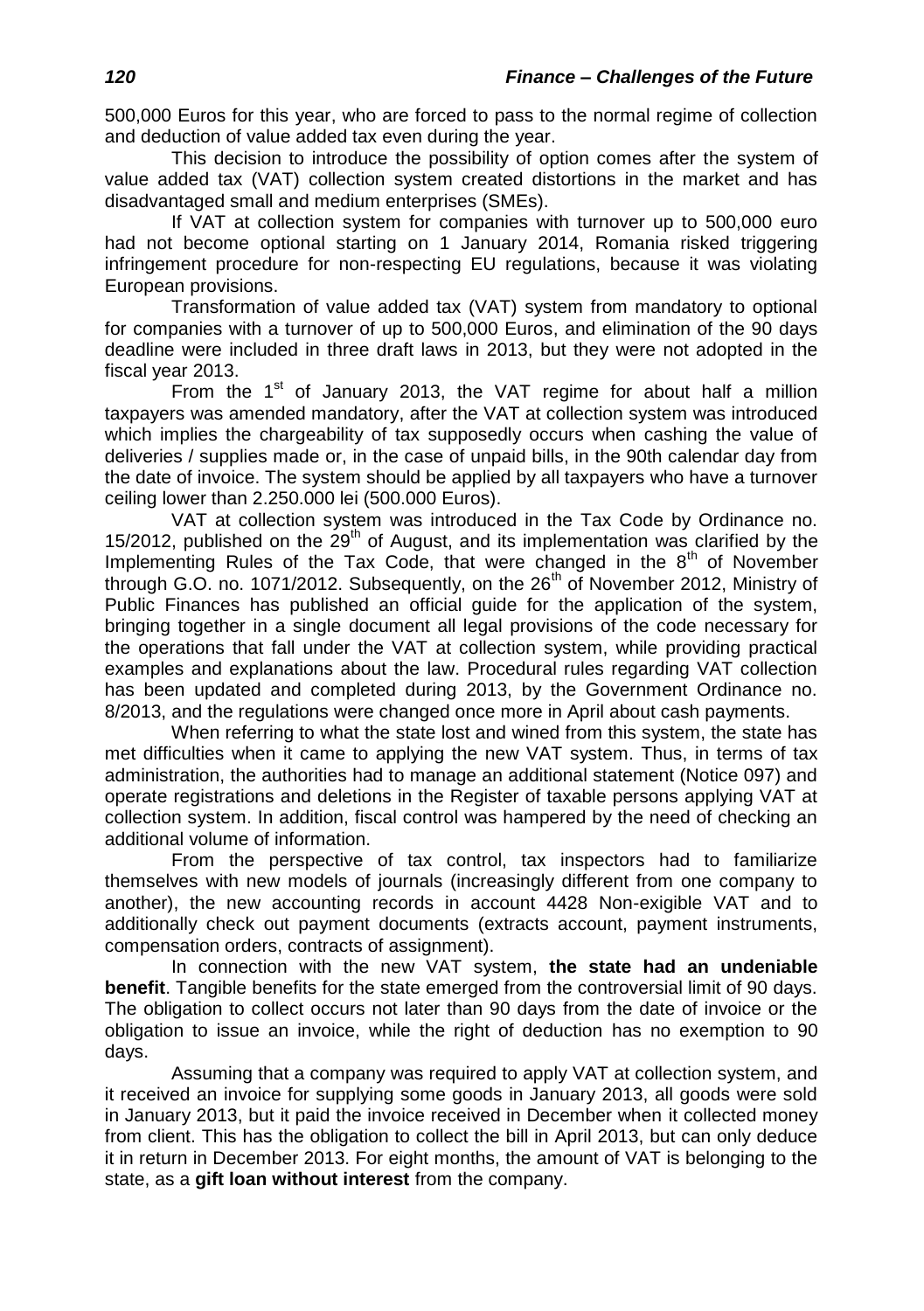**For taxpayers, the implementation of VAT at collection system came up with many major inconveniences**. Difficulties the companies encountered were, in the first phase, of administrative nature, forcing them to draw new VAT journals and manage a new format of the VAT statement and invoices.

In addition, implementation of the new VAT regime also meant increasing administrative costs because the right of deduction of VAT is granted only if, in addition to invoices accompanied by supporting documents to justify transactions, taxpayers also show documents on paying / cashing them.

And the bureaucracy has increased with the implementation of the new VAT system since, in the case of failing to indicated on invoices "VAT collection" formulation by suppliers / providers, beneficiaries are required in order to avoid problems with deductibility, to check the status of suppliers in the register of taxable persons applying VAT at collection system available on NAFA site, resulting in an additional administrative work.

**The new VAT regime had a negative impact on cash flow**, cash flow impact being felt both by some small companies required to operate this system and large companies working with small companies applying VAT at collection system, in the sense that they will be able to deduct VAT on purchases from them only after the payment of the bill.

Also, although the VAT at collection system should be a measure able to realease liquidity to the market and help companies during a period in which banks are still not open to financing; it was proved by its regulations that the system is not really a pay of VAT at the moment of collection, but rather a deferment of payment until the 90th day from the time of invoice, which does not bring significant benefits to taxpayers.

Moreover, the new VAT regime led, in some cases, even at the elimination of small firms in the market, as some large companies, which are not eligible to apply VAT at collection system, selected suppliers of goods and services depending on who applies or not the new VAT system. Suppliers who applied VAT to collection were excluded because big companies want to avoid administrative costs and to streamline cash flow.

→cuincepere de la 1 ianuarie 2014, aplicareasistemului este optionala;

Through the new legal provisions made by GEO no. 111/2013 regarding VAT collection, some changes and features applicable from the 1st of January 2014 may be noticed, namely:

 $\rightarrow$  starting on January the 1st, 2014, implementation of the system is optional;

 $\rightarrow$  application of the VAT collection can be made by taxable persons registered for VAT purposes who have established their business in Romania, if they achieved a turnover of less than 2.250.000 lei in the previous calendar year ;

 $\rightarrow$  about chargeability ( collection )of VAT, it comes in at the date of total or partial cashing of the goods delivered or services rendered, for the taxpayers who choose the application of the VAT at collection ;

 $\rightarrow$  it has been repealed the obligation to collect VAT in 90 days for invoices of supplyingservices/delivering goods in the VAT at collection system, a situation that until now was considered by experts as violating the principle of neutrality of VAT.

# **2. The fiscal implications of the Ordinance on VAT**

 Re-invoicing of insurance made by leasing companies, respectively the amounts collected in a client's account, are exempted from VAT;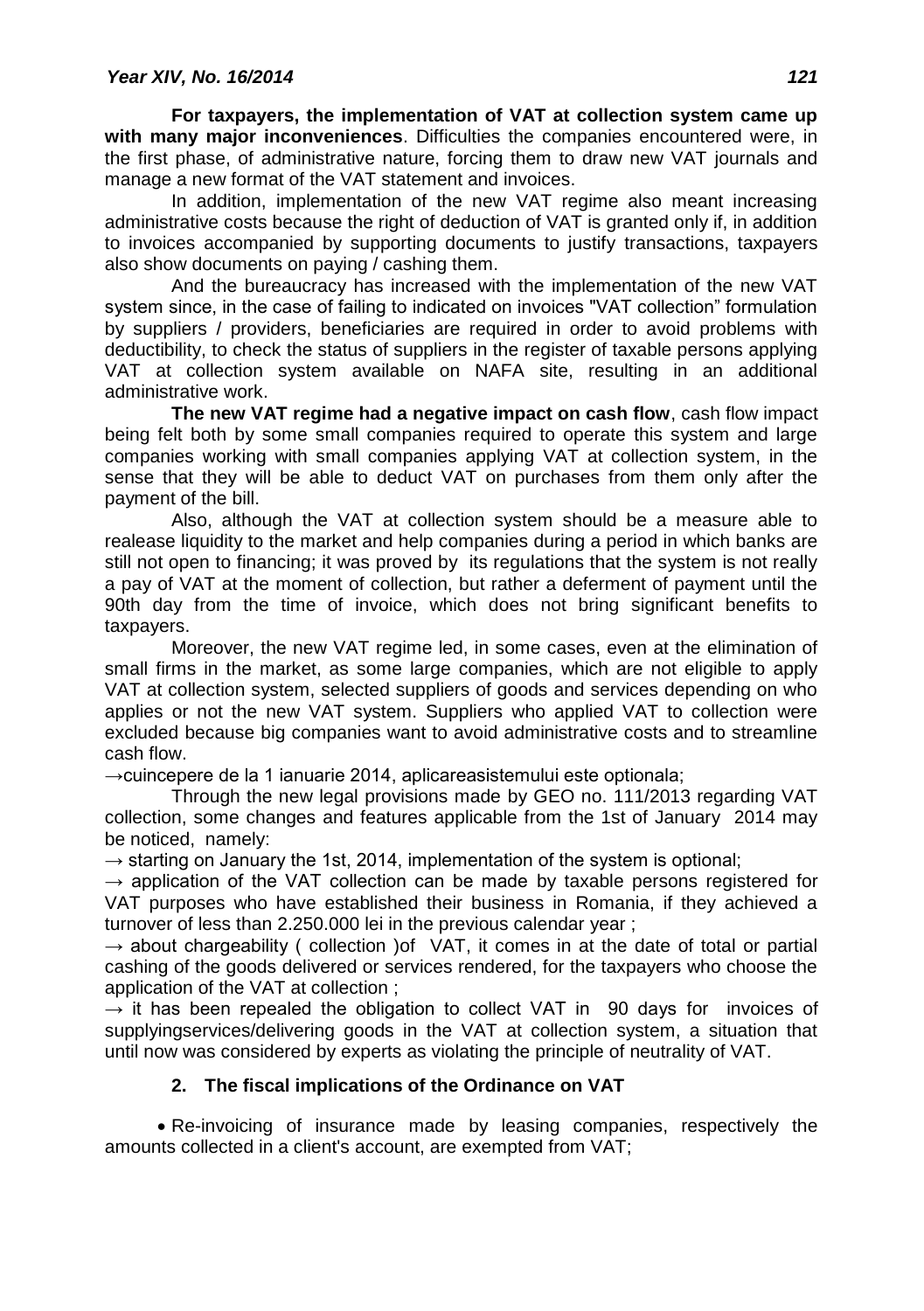VAT taxable base is reduced as a result of cancellation of the contract or in the case of total or partial denial of the quantity, quality or price of goods delivered / services;

 VAT taxable base is also reduced as a result of total or partial abolition of the contract, either by written agreement of the parties or by arbitration or following the court's decision;

 VAT is not adjusted for goods stolen, destroyed or lost that are properly justified. Documents for stolen goods may be issued by judicial bodies;

• The main change is that it is not necessary the court's decision to certify the theft;

 This justification for stolen goods issued by a judicial body applies for capital goods.

The following taxable persons are not entitled to apply VAT at collection system :

 $\checkmark$  people who are part of a single tax group;

 $\checkmark$  taxable persons who are not residing in Romania;<br> $\checkmark$  people who in the previous year exceeded the turn  $\checkmark$  people who in the previous year exceeded the turnover of 2.250.000 lei;<br> $\checkmark$  people who register for VAT purposes in the current year or are registered

 people who register for VAT purposes in the current year or are registered and have exceeded the ceiling of 2.250.000 lei during the financial year.

As a general rule, the person who opts for the application of the VAT at collection:

 $\rightarrow$  must submit a notification presenting the turnover of the previous vear until January 25;

 $\rightarrow$  in case of newly created company wishing to register for VAT and wanting to apply the system of VAT at collection, notification is submitted upon registration for VAT purposes;

 $\rightarrow$  if opted for VAT at collection system, this system is compulsory in the current year, considering that it does not exceed the ceiling of 2.250.000 lei.

In case someone wishes to quit VAT at collection system must fulfill the following conditions:

 $\rightarrow$  the ceiling must not exceeded 2.250.000 lei;

 $\rightarrow$  since the first year of application is mandatory, the VAT at collection system can be given up starting with the next year.

The new rules are general and GEO no. 111/2013 has transitional provisions applicable to those who have already applied the system of VAT collection on the 31st of December 2013.

#### **3. Conclusions**

Introduction of the VAT returns optional system from 1 January 2014 that must be applied until 2013 by any company with a turnover of up to 500,000 Euros, according to article 2 of the GEO no. 111/2013, has a double influence on taxpayers, namely:

 $\checkmark$  they continue the application of VAT returns, if they fulfill the eligibility conditions, in which case it should not be filed a notice, the IRS considering that they opted to continue implementation of the same system, or

 $\checkmark$  they require to no longer apply VAT returns system, in which case a notification is submitted to the IRS to be excluded from the register of taxable persons applying VAT returns system. In this situation, the tax authorities will operate deletion of records starting with the 1st of the following taxation period after the notice was filed.